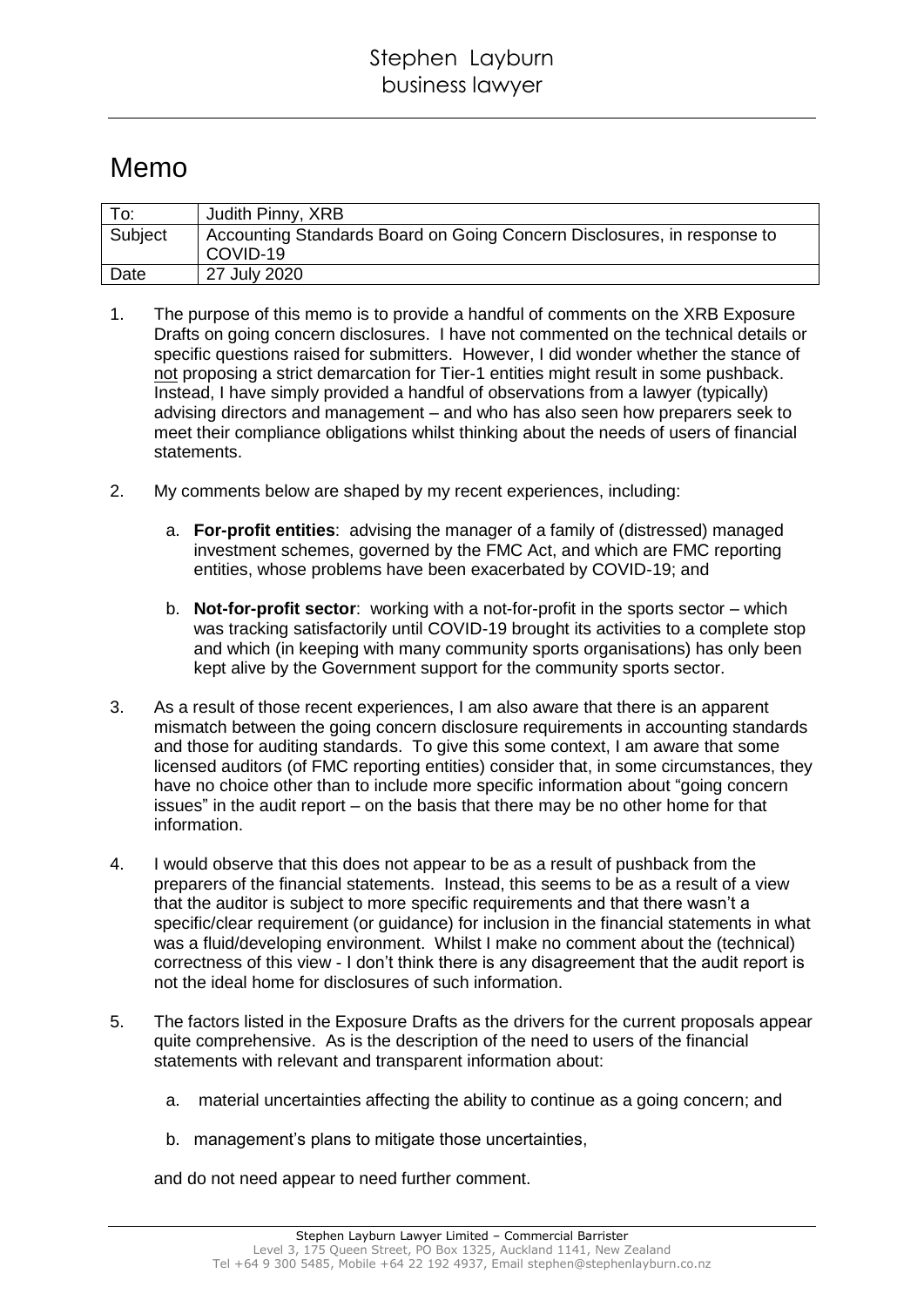- 6. And I was pleased to see that, whilst the interests of end users (when reading that such a material uncertainty has been flagged), are seen as the primary drive for reform – thought has also gone in to the need to provide management/preparers of financial statements with more guidance on this topic. That guidance will, I think, need to be ongoing and cover not only the decision-making process required to decide when to flag uncertainties about an entity's ability to continue as a going concern but also cover disclosures about the sources of those uncertainties and the judgements made about them.
- 7. For this reason, my view is that even before the push provided by COVID-19 there has been a need for mandating more specific disclosure requirements when the going concern assessment has involved the consideration of material uncertainties.
- 8. From the preceding comments, it is clear that I think it would assist both the preparers and the audience – to have a set of more specific disclosure requirements when the going concern assessment has involved the consideration of material uncertainties. For this reason, my view of the current proposals is that they address what I see as the key elements surrounding disclosure of the existence of a problem (uncertainty). Specifically, that there is:
	- a. **problem identification**: disclosure of the principal events or conditions giving rise to the uncertainty;
	- b. **discussion about what is being done about the problem**: providing information about management's plans to address the effect of the cause/s of the problem; and
	- c. **provision of adequate context**: clarity that, as a result of the problem, the entity may be unable to continue as a going concern - by realising assets and discharging liabilities in the normal course of business.
- 9. In this regard, the add-on in the form of the proposed paragraph 12A.2 to FRS 44 also seems particularly appropriate as it appears that one of the most immediate impacts of COVID-19 has been to generate great uncertainty about asset values. Prior to the impact of COVID-19, this may have been a factor that was relevant only to particularly industries (such as those undergoing rapid changes or prone to high levels of certainty). Today, this could be almost any industry – hopefully only for the duration of the period while the pandemic and the accompanying downturn in economic activity is at its apex.
- 10. Also on the topic of guidance, from a director/management perspective, I have recently had cause to make use of the joint publication by AICD, Chartered Accountants Australia and New Zealand and CPA Australia providing guidance for directors and preparers of financial statements and auditors on the impacts of COVID-19 on annual reporting disclosures. The concept of providing (in summary format) the key considerations when assessing how best to disclose the effects of the COVID-19 pandemic in annual reports for the upcoming reporting season is a very practical response to the needs of preparers. And by starting from a discussion about fundamental principles (such as the basis for an assessment of going concern status) and moving to worked examples – I think the three bodies have led the way for a wide range of entities. Because of experts' views about the length and depth of the impact of COVID-19 it seems highly likely that there will need to be updates to this and similar guidance, next year – based on the learnings from the current reporting season.